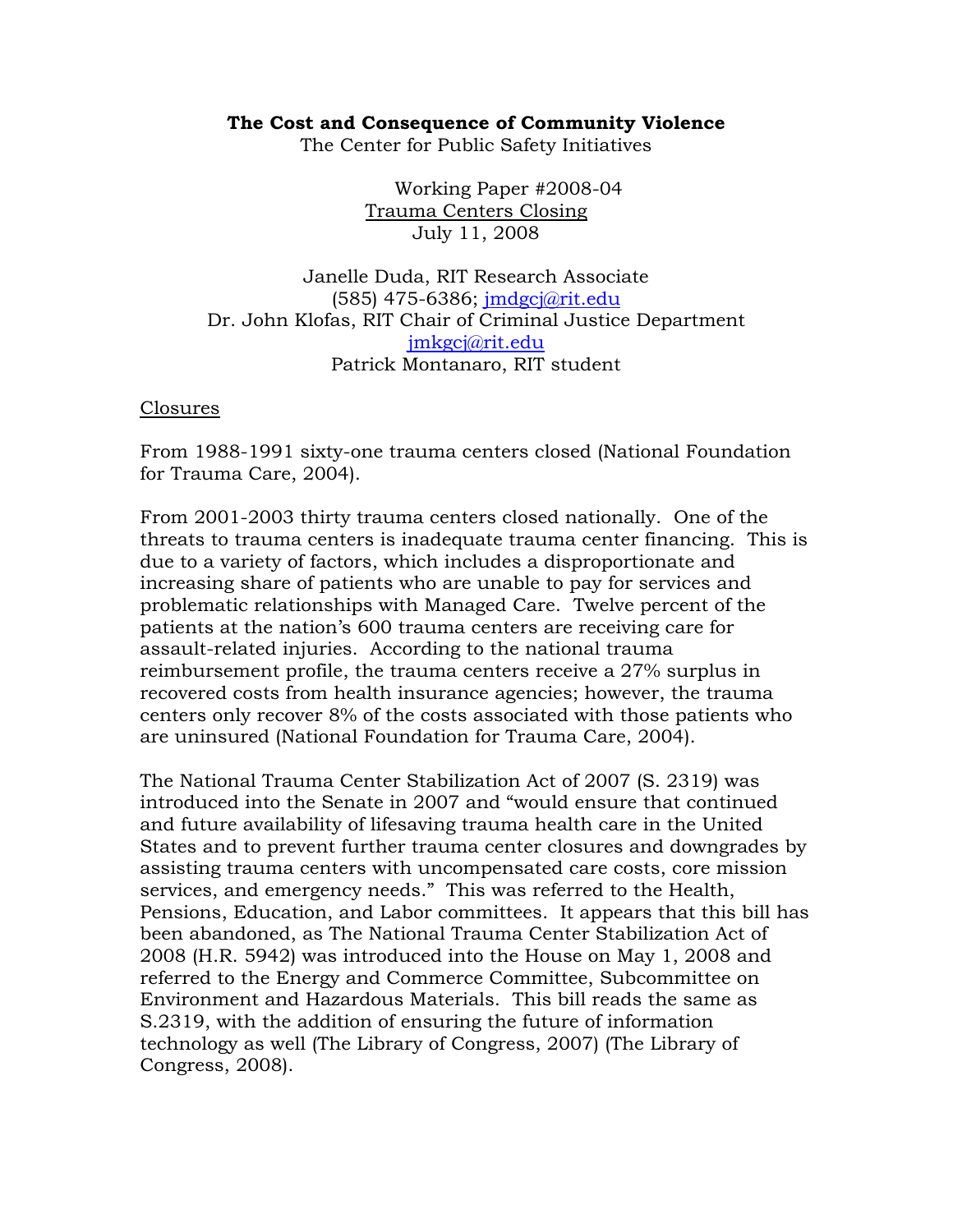# Expense

In the National Foundation for Trauma Care's 2003 report, the following was found: the average cost per patient in a trauma center is \$14,896; total trauma center losses are estimated to be at \$1 billion; and there are an estimated 678,000 injury victims nationally who benefit from evaluation and treatment in a trauma center (National Foundation for Trauma Care, 2004).

The proportion of charges reimbursed by outpatient visitors to hospital emergency departments from 1996-2004 has decreased across all payer groups. (Hsia, 2008)

According to Garson (2007), by 2001 sixty percent of hospitals were operating at or over capacity and the number of hospital rooms since 1997 had decreased by twelve percent due to inadequate reimbursement (p. 119).

According to an article in 2001, Texas trauma centers lose an average of \$20 million each year and in California the losses are at an estimated \$400 million annually for the trauma centers. It is thought that trauma in the uninsured population accounts for the increases in loss to the trauma centers and that the trauma centers' financial situations are worsening. Close to 80% of California's emergency departments lost money in 1999 (SoRelle, 2001)

The Post and Courier newspaper out of Charleston, South Carolina published an article on trauma centers in South Carolina. According to the article, the trauma centers are requesting \$28.6 million in annual funding to cover the higher costs and growing number of uninsured patients. Without the funding, hospitals say that more trauma centers will drop out of the system. In 2003 at one of the trauma centers, 27.5% of the trauma patients seen were uninsured and 14% were receiving Medicaid, which traditionally reimburses poorly (Maze, 2004).

According to the Beaumont Enterprise newspaper out of Texas in 2006, the St. Elizabeth trauma center lost \$23.5 million in uncompensated costs (Ybarra, 2007).

In 2006, the average operating margin of New York hospitals was 0.9% and close to half of New York hospitals recorded margins that were less than 1%. A margin of 4% or more is considered necessary by health economists in order to ensure that hospitals have sufficient funds to improve patient care and to reinvest in modernization. Nationally, only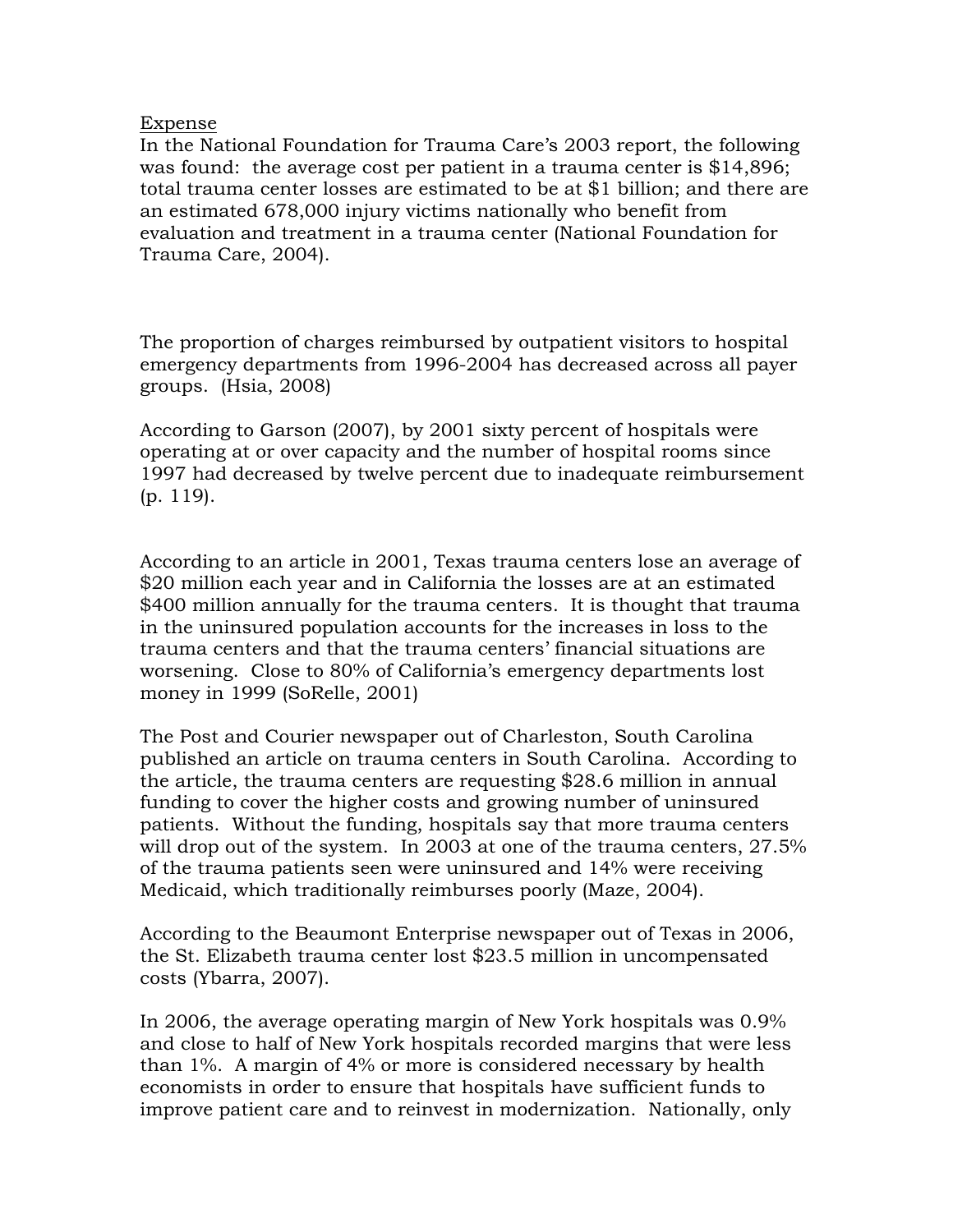one other state suffers average margins lower than New York (Healthcare Association of New York State, 2008).

New York State, in 2005, had an estimated 2.5 million nonelderly residents uninsured. New York hospitals provided \$1778.4 million in uncompensated care in 2005. Statewide, it is estimated that \$3.5 billion in public funds are attributable to subsidizing uninsured care in 2005. (Bovbjerg, 2006)---- urban institute

# Penetrating vs. Blunt trauma

The costs to both the victim of a penetrating injury and the health care system is substantial in the United States. Penetrating injuries are usually caused by gunshots and stabbings (Macpherson, 2007).

Gunshot wounds account for the majority of penetrating trauma cases (Manthey, 2006).

In 2004, 2,799 people died in the United States due to stab wounds. Penetrating trauma primarily affects young men and incurs substantial medical and societal costs. Data from the American College of Surgeons National Trauma Data Bank found that the mortality rate for penetrating trauma is 9.6% and a cause-specific mortality rate of 15.4% for gunshot wounds and 1.6% for cuts/piercing (Christensen, 2008).

Selzer (2001) explains that victims of penetrating trauma are somewhat known as providing less reimbursement for their care than other patients seen in the trauma centers. A small percentage of trauma centers report profit from trauma care and these are usually located in non-urban areas or have a much higher number of blunt trauma injuries which are reimbursed at a higher rate than penetrating trauma injuries. Public urban trauma centers report a large number of self-pay patients. This study looked at 574 admissions in their institutional trauma registry from July 1, 1997 to December 31, 1997 and of these, 553 had complete records and were used for the study. 28% sustained injuries from penetrating trauma and 61% from blunt trauma; males were more likely to be injured than females at a rate of 4:1. There were 224 self-pay patients and only 17 provided any out-of-pocket payment and of these, only 8 provided reimbursement close to the hospital costs. The majority of losses to the trauma center was from Medicaid (\$932,037) and self-pay patients (\$1,175,687). However, for penetrating trauma, the governmental supplement Medicaid Disproportionate Share Hospital (DSH) generated the greatest positive return for penetrating trauma.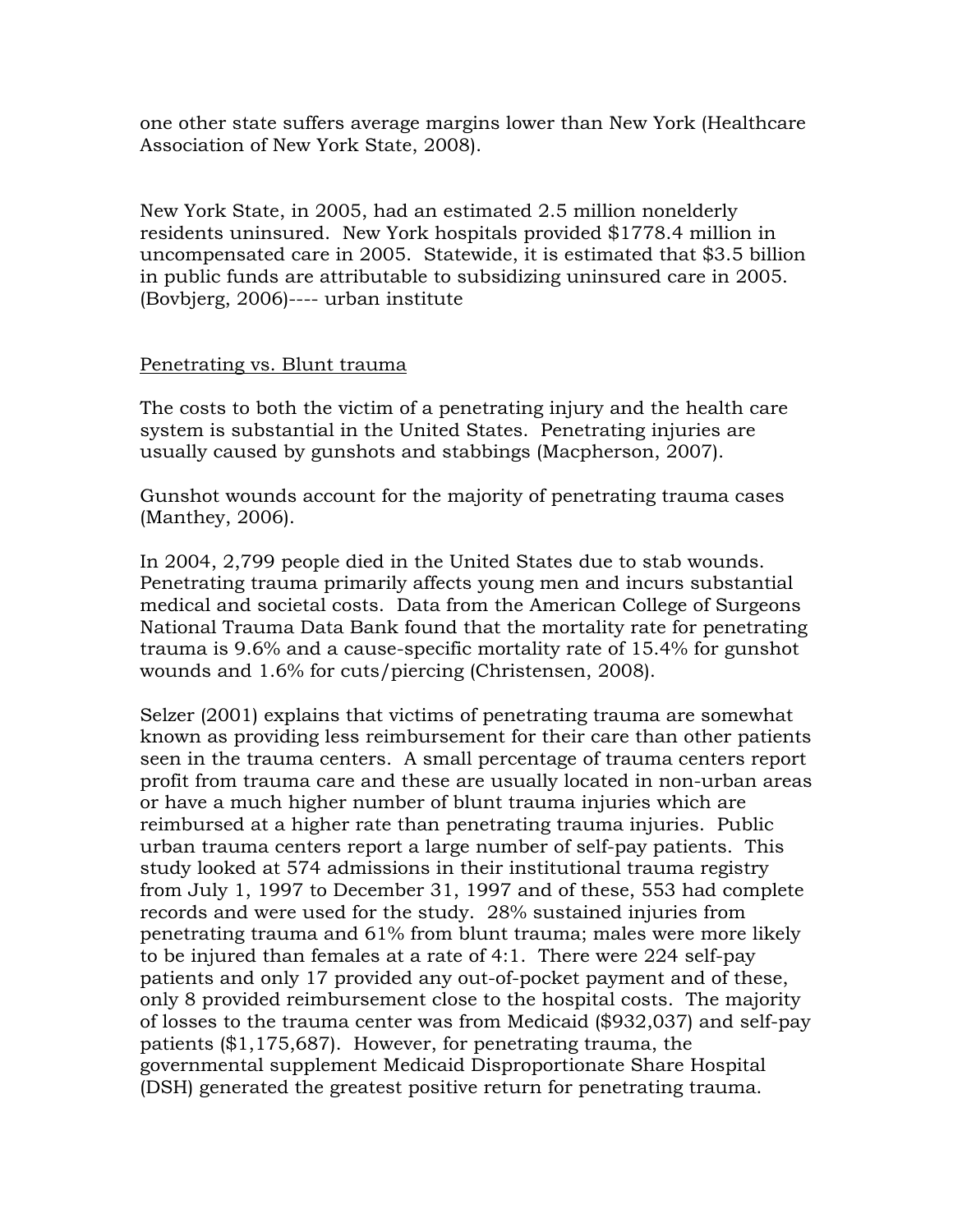This shows that the DSH supplement is crucial to the continuation of trauma centers.

According to McConnell (2007), trauma centers that have a higher percentage of blunt trauma (usually due to motor vehicle accidents) have a higher rate of reimbursement for services than do trauma centers with a higher proportion of penetrating trauma (usually due to stab wounds or gunshot wounds). This is because of a higher prevalence of automobile insurance coverage for those with blunt trauma and a lower incidence of insurance coverage for those suffering from penetrating trauma. Most trauma centers are supported by some type of indirect subsidy, which differ from state to state.

Efron (2006) discusses the surge in trauma deaths at the Johns Hopkins Medical Institute over the previous fifteen months, of which the majority of the injuries leading to death were due to interpersonal violence. This study revealed that from 2000 to March 2005, 11,051 traumatic injuries were seen at the trauma center and of these, 11,025 were included in the current study. Twenty-six percent of the injuries were due to penetrating trauma while 72% were the result of blunt trauma. The average age of those with penetrating trauma was ten years younger (27 years old) than those with blunt trauma. Of these patients, 366 patients died from injuries and penetrating trauma accounted for 71.9% (263) of those who died. In this study, gunshot wounds accounted for one of eight injured patients, yet they were the cause of close to 50% of the deaths.

Rodriguez (2005) discusses the trauma center crisis which is threatened by the continued inadequate reimbursement. Rodriguez looked at 1,907 trauma patients admitted to the University of Louisville Hospital (a Level I trauma center) from January 2003 to December 2003. Of these trauma patients, 458 (24%) had no insurance. The total trauma center charges for those with no insurance were \$22,217,047 and the total direct costs were \$3,967,965. The total reimbursement was only \$291,562, with a loss of \$3,676,403. This excludes the additional governmental, state, and city reimbursements. Similar to New York State's Indigent Care Pool, Kentucky has a pool for unfunded care that totals \$30.3 million. When the reimbursement is readjusted to include the money contributed to the trauma center for uncompensated care, then the reimbursement is at \$3,921,562 for direct costs. The loss then becomes \$46,403 for the trauma center.

### Rochester trauma centers:

There is only one trauma center in the Rochester area----- Strong Memorial Hospital, however, some victims of gunshot and stab wounds are treated at Rochester General Hospital's Emergency Room.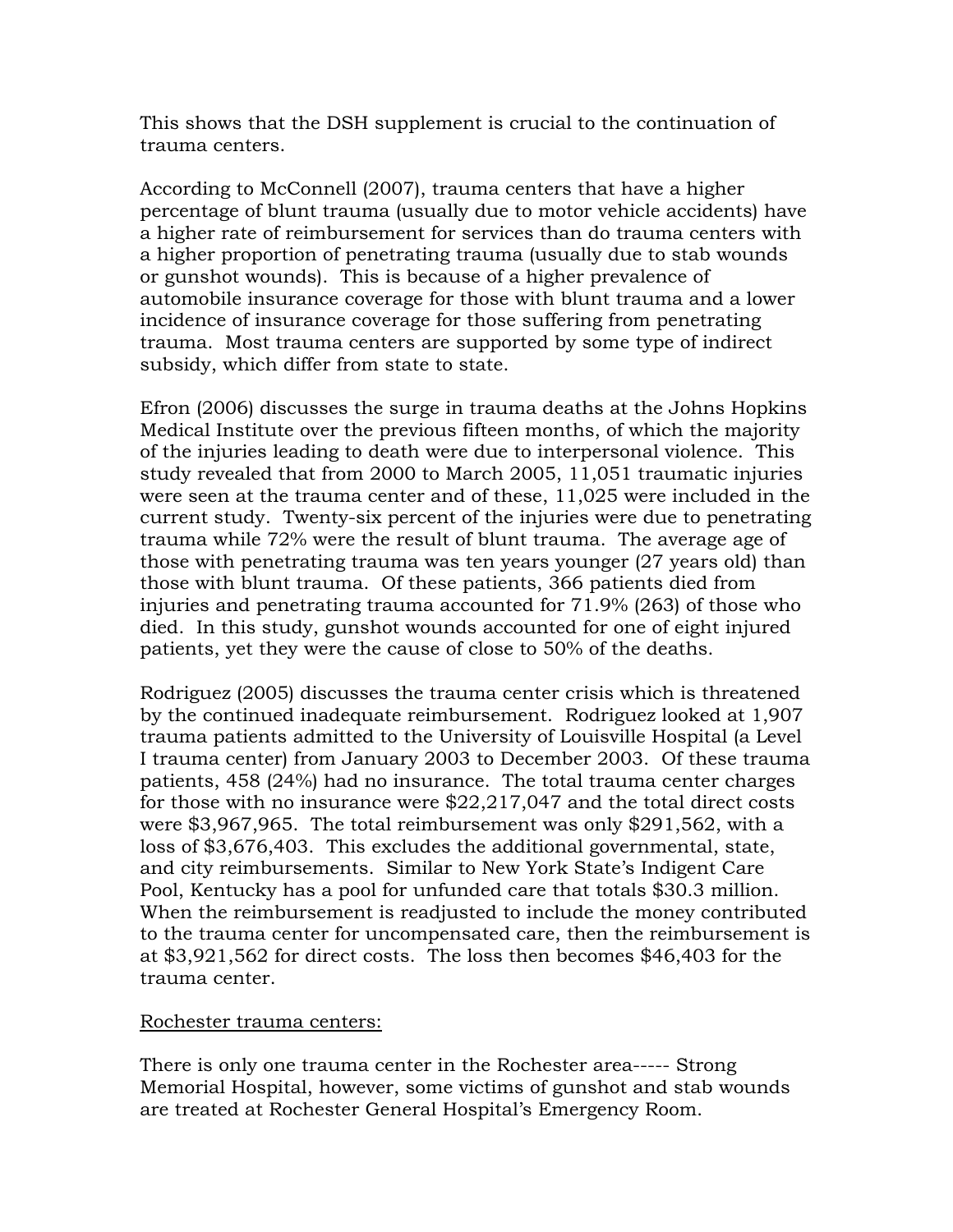In 2006, The Berger Commission did not close down any Rochester area hospitals, however, prior to the Berger Commission, in 1999 St.Mary's Hospital converted into a non-acute care hospital and in 2001 Genesee Hospital closed down, both of which were due to financial losses.

According to the University of Rochester Medical Center's 2007 Annual Report, 121,615 patients were seen in the Emergency Department in 2006 and 122,512 patients were seen in 2007. The average length of stay was 5.8 days in 2006 and 6.0 days in 2007. In 2006 there were 18,196 ambulatory surgeries and in 2007 there were 18,094 ambulatory surveys. (University of Rochester Medical Center, 2008)

#### References

- Bovbjerg, R. R., Dorn, S., Hadley, J., Holahan, J., & Miller, D. (2006). *Caring for the uninsured in New York*: Urban Institute.
- Christensen, M. C., Nielsen, T. G., Ridley, S., Lecky, F. E., & Morris, S. (2008). Outcomes and costs of penetrating trauma injury in England and Wales. *Injury, In Press, Corrected Proof*.
- Efron, D. T., Haider, A., Chang, D., Haut, E. R., Brooke, B., & Cornwell, E. E., 3rd. (2006). Alarming surge in nonsurvivable urban trauma and the case for violence prevention. *Archives Of Surgery (Chicago, Ill.: 1960), 141*(8), 800.
- Garson, A. (2007). *Health care half-truths : too many myths, not enough reality Lanham:* Rowman & Littlefield Pubishers.
- Hsia, R. Y., MacIsaac, D., & Baker, L. C. (2008). Decreasing reimbursements for outpatient emergency department visits across payer groups from 1996 to 2004. *Annals Of Emergency Medicine, 51*(3), 265.
- The Library of Congress. (2008). *H.R.5942*. Retrieved July 25, 2008 from http://thomas.loc.gov/cgi-bin/bdquery/z?d110:h5942:.
- The Library of Congress. (2007). *S. 2319*. Retrieved July 25, 2008 from http://thomas.loc.gov/cgi-bin/bdquery/z?d110:SN02319:.
- Macpherson, A. K., & Schull, M. J. (2007). Penetrating trauma in Ontario emergency departments: a population-based study. *CJEM: Canadian Journal Of Emergency Medical Care = JCMU: Journal Canadien De Soins Médicaux D'urgence, 9*(1), 16-20.

Manthey, D. E., & Nicks, B. A. (2008). Penetrating Trauma to the Extremity. *Journal of Emergency Medicine, 34*(2), 187-193.

Maze, J. (2004). South Carolina trauma centers to ask Legislature for funds*. Post and Courier, The* from

http://ezproxy.rit.edu/login?url=http://search.ebscohost.com/login.aspx?direct=tru e&db=nfh&AN=2W62000898444&site=ehost-live

- McConnell, K. J., David, G., & Richard, C. L. (2007). The Financing of Hospital-Based Emergency Departments. *Journal of Health Care Finance, 33*(4), 31.
- National Foundation for Trauma Care. (2004). *U.S. trauma center crisis: Lost in the scramble for terror resources*: National Foundation for Trauma Care.
- Rodriguez, J. L., Christmas, A. B., Franklin, G. A., Miller, F. B., & Richardson, J. D.